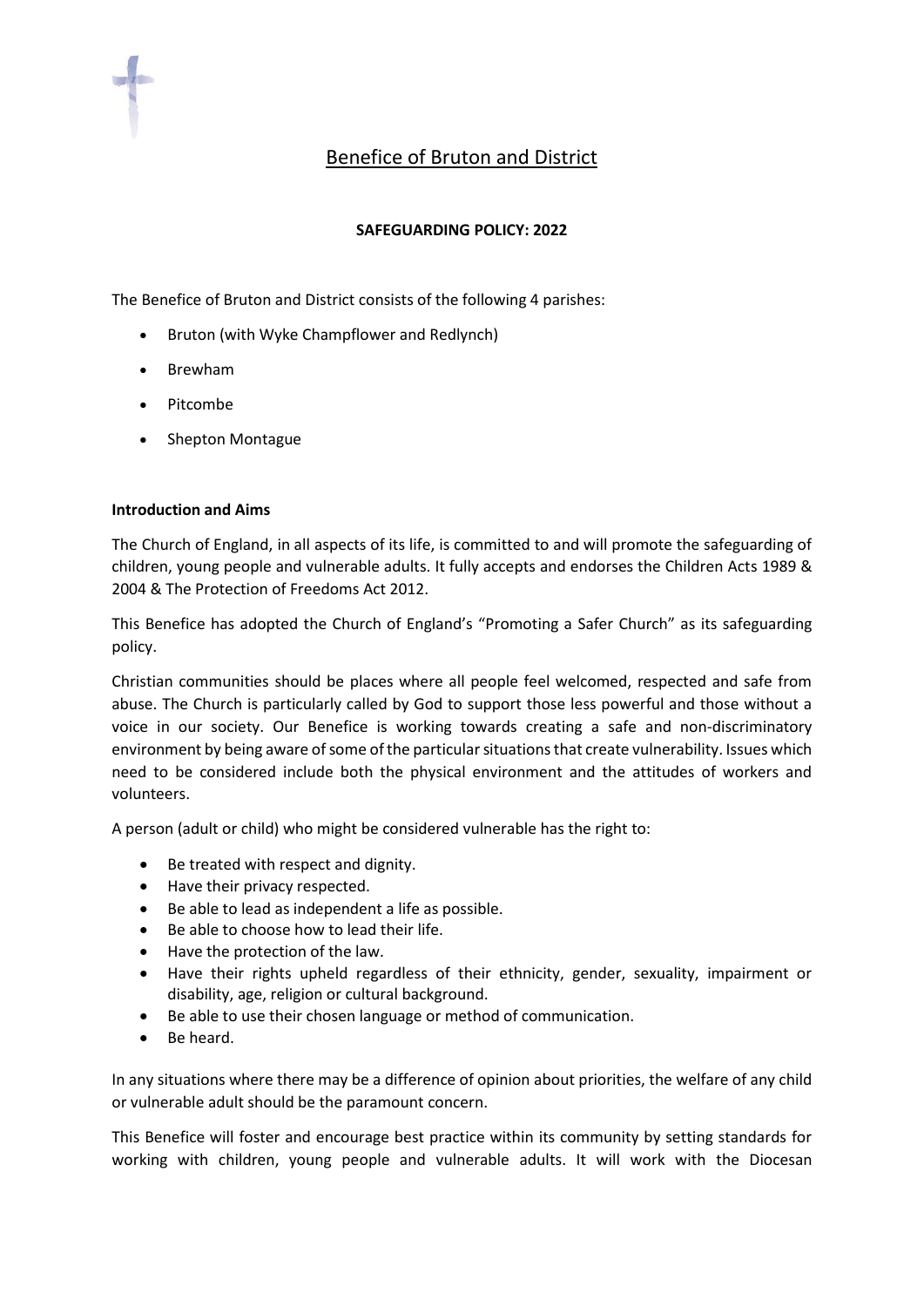Safeguarding team, statutory bodies, voluntary agencies and other faith communities to promote the safety and well-being of children, young people and vulnerable adults.

## **Our Commitment to Safeguarding**

We are committed to acting promptly whenever a concern is raised about a child, young person or vulnerable adult or about the behaviour of an adult in a position of trust, and will work with the Diocesan Team, and the appropriate statutory bodies when an investigation is necessary. We are also committed to the support of those who have been abused and to listening to the voices of survivors, who can help the church learn lessons from the past.

This statement of principles applies to children, young people and adults.

We are committed to:

- The care, nurture of, and respectful pastoral ministry with, all children, young people and adults
- The safeguarding and protection of all children and adults
- The establishment of a safe, caring community which provides an environment where there is a culture of informed vigilance regarding the dangers of abuse, and where victims of abuse can report or disclose abuse and find support.
- The promotion of best practice that contributes to the prevention of abuse.

The safeguarding and protection of children, young people and vulnerable adults is everyone's responsibility, not just parents or those who have formal leadership or caring responsibilities. Procedures and formal processes alone, though essential, will not protect children and adults. The community, including all its members, needs to be aware of the dangers and be prepared to report concerns and take action if necessary.

We will carefully select and train all those with any responsibility for children, young people and vulnerable adults within the church in line with safer recruitment principles, including taking up references and the use of criminal records checks.

### **Key People and Recruitment**

While creating a safe culture is the responsibility of all, there are a number of key people to take a lead on safeguarding matters. Within the Benefice, the key people are the Rector and the Parish Safeguarding Officer (PSO, a voluntary role). Other people (clergy and lay leaders) who have had recent safeguarding training will work to promote this policy and procedures within their areas of responsibility. The PCC must also be familiar with this policy and are responsible for adopting and helping to implement it. In addition we have the support of the Diocesan Safeguarding Team and national framework of the CofE.

The suitability of an applicant or nominated volunteer for work with children, young people or vulnerable adult should not be solely dependent upon Disclosure & Barring Service (DBS) disclosures and vetting checks. Someone whose DBS disclosure is clear may still be unsuitable. Hence the need for an interview and references to assure ourselves, as far as we can, that someone is suitable.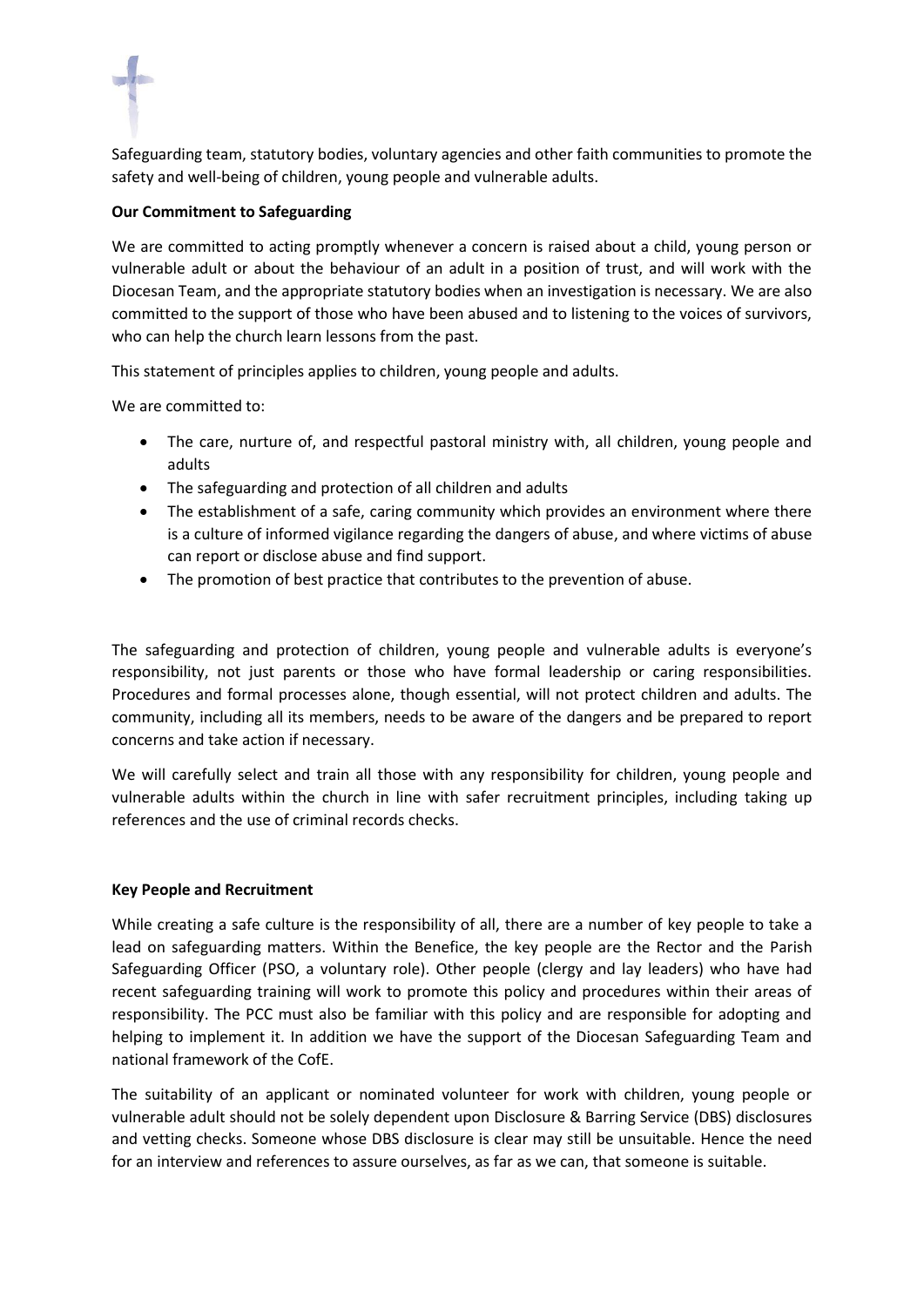As part of the Safer Recruitment process, it is the policy of this Benefice that:

- All those who regularly work with children, young people and vulnerable adults including those who work on a rota, should have enhanced DBS checks if they reach the criteria;
- Those who work only occasionally will be asked to apply for a DBS check if they reach the criteria;
- Those who manage or supervise people who work with vulnerable groups will be required to be DBS plus Barred List checked if they reach the criteria.

Our Parish Safeguarding Officer will be familiar with the criteria for DBS checks, and advise on their applicability. Our PSO will keep a record of all church officers in the Benefice who have been approved to work with children and vulnerable adults, and their current DBS status. This information will be supplied initially by the Rector and PCC, and the PSO will be kept fully informed of any updates. For the full Safer Recruitment guidance, see the Diocesan Safeguarding Policy.

## **Church Events**

This Benefice accepts that, through its workers and volunteers, it is responsible for children, young people and vulnerable adults when in a church building, on church property and other premises being used by the church and during church activities. Responsibility extends to travel between places, when it is organized by the church. However, a church is not responsible for private arrangements.

All church events will be subject to a Risk Assessment which will be reviewed annually for regular groups.

Registration and consent forms are not required for attendance at worship, although if young children regularly attend without their parents or carers, we will make contact with a parent/carer.

We will obtain contact details and special requirements (i.e. dietary, medical conditions) for all who regularly attend other church activities, such as Sunday schools, youth groups and mixed- age activities such as choirs, and registers will be taken. Consent will obtained for all activities and should include, as appropriate, consent for making and using appropriate images of children.

We commit to the recommended minimum staffing levels for children's groups, as given below from the Diocesan Policy.

- 0–2 yrs: 1 person for every 3 children
- 2–3 yrs: 1 person for every 4 children
- 3–8 yrs: 1 person for every 8 children
- Over 8 yrs 1 person for the first 8 children then 1 extra person for every extra 12 children

We will always have at least two adults for each group and will aim that there should be at least one male and one female. If small groups are in the same room or adjoining rooms with open access between them then it is possible to have only one adult per group, dependent on the nature of the activity.

#### **Concerns, Allegations, Disclosures, Complaints: what to do**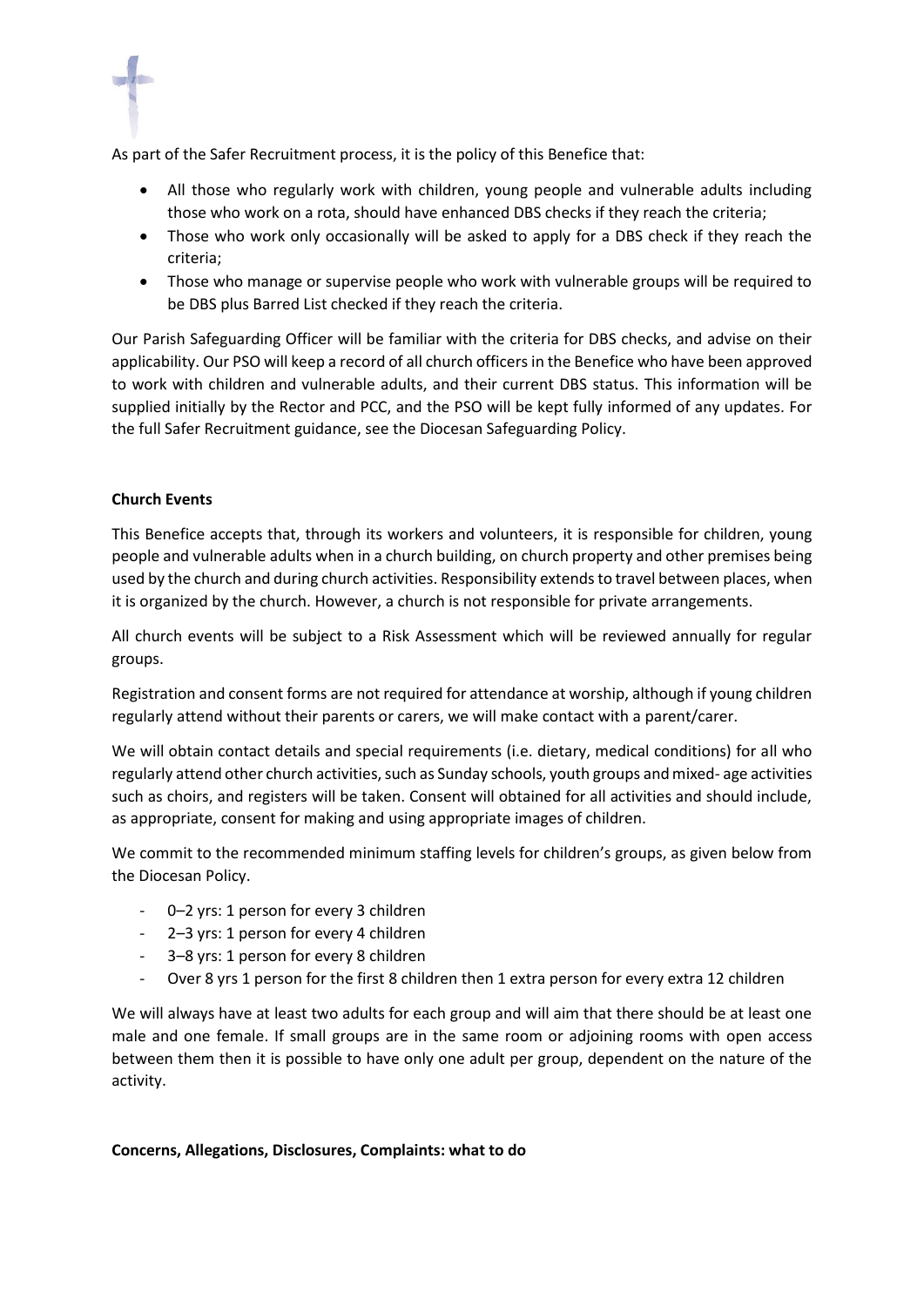The term 'complaint' can cover an allegation, disclosure or statement, something seen or something heard. The complaint need not be made in writing but once received it must be recorded and acted upon. Complaints can be taken from alleged victims and third parties.

The procedure can be summarized as follows:

Listen – listen to what is being alleged / disclosed do not judge or investigate, and do not promise confidentiality.

Report – report the concern or disclosure to the right person

Record – keep a note of what has been said and what you have done to report it.

The following gives the procedure in more detail:

If any member of the congregations or visitor to one of our churches has a concern about a child or vulnerable adult, the normal first point of contact will be the Rector, who will then inform the Parish Safeguarding Officer; unless it is a concern or allegation directly against the Rector, in which case you should contact the PSO directly.

It is also foreseeable that concerns may be raised with another member of the Clergy, a Church Warden or an authorised lay leader (for example, Sunday Club leader); these individuals must then pass on this concern in accordance with the above, i.e. to the Rector or PSO.

Following a concern or allegation being raised, the Rector or Parish Safeguarding Officer will then consult Diocesan Safeguarding Officer.

In an emergency, any member of or visitor to the church must call police or social services, and then inform the Rector and/or PSO.

If you receive from a third party a disclosure or allegation of abuse, a written record must be kept. Members of the congregation are encouraged to keep notes, however, it is acceptable for the Rector or PSO to generate this written record as it is reported to them. These records will be stored securely in the Benefice Office in accordance with the Benefice Data Protection policy.

Members of the congregation should not share information any more widely than with the individuals and agencies stated above, for the safety and protection of all. Neither will members of the congregation undertake to investigate any concerns themselves.

All of the above procedures apply to allegations or concerns of both a current and historic nature.

If a child, young person or vulnerable adult comes to our notice as having suffered abuse in the past, we will notify the Diocesan Safeguarding Team and appropriate authorities to ensure that the matter is on record. Support will be offered to adult survivors of child abuse, who will also be encouraged to make a statement to the Police if they have not done so before.

# **A Culture of Care**

We will seek to offer informed pastoral care and support to anyone who has suffered abuse, developing with them an appropriate ministry that recognises the importance of understanding the needs of those who have been abused, including their feelings of alienation and / or isolation. We